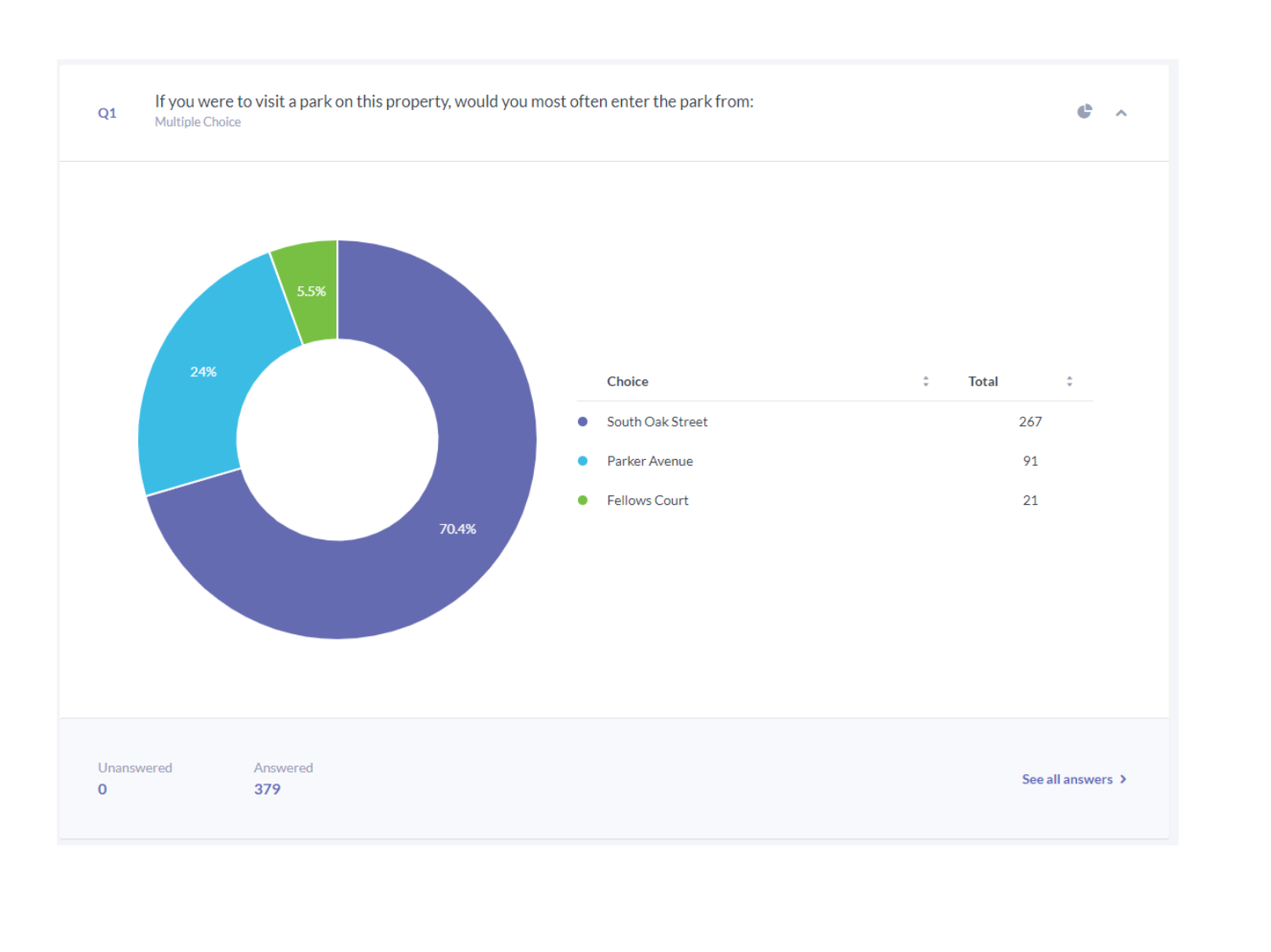

## How would you get to such a park? Please check all that apply. Multiple Choice



 $\mathbf{C}$   $\mathbf{A}$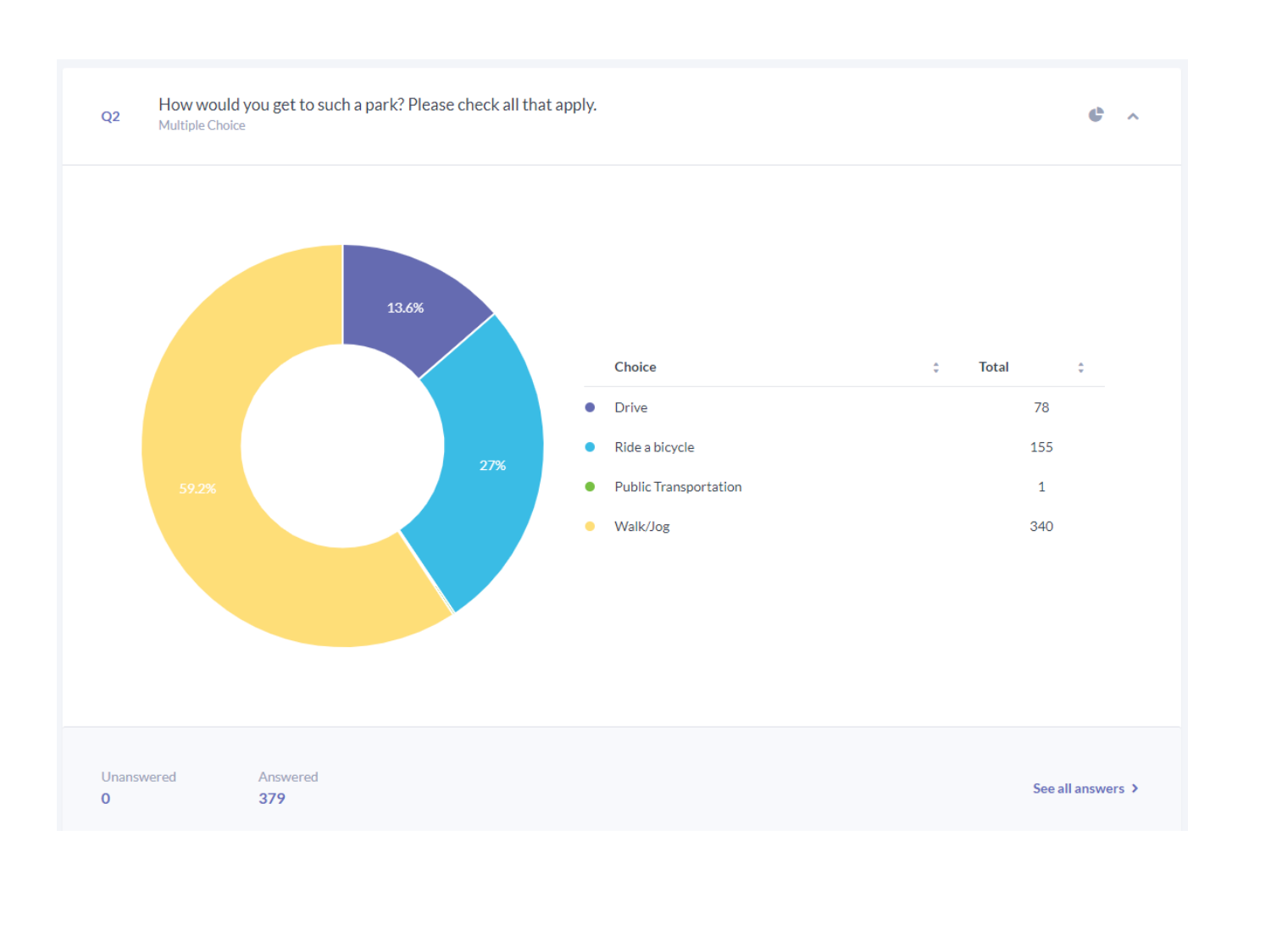

## What do you believe the purpose of such a park should be? Please check all that apply. Multiple Choice

e  $\sim$   $\sim$ 

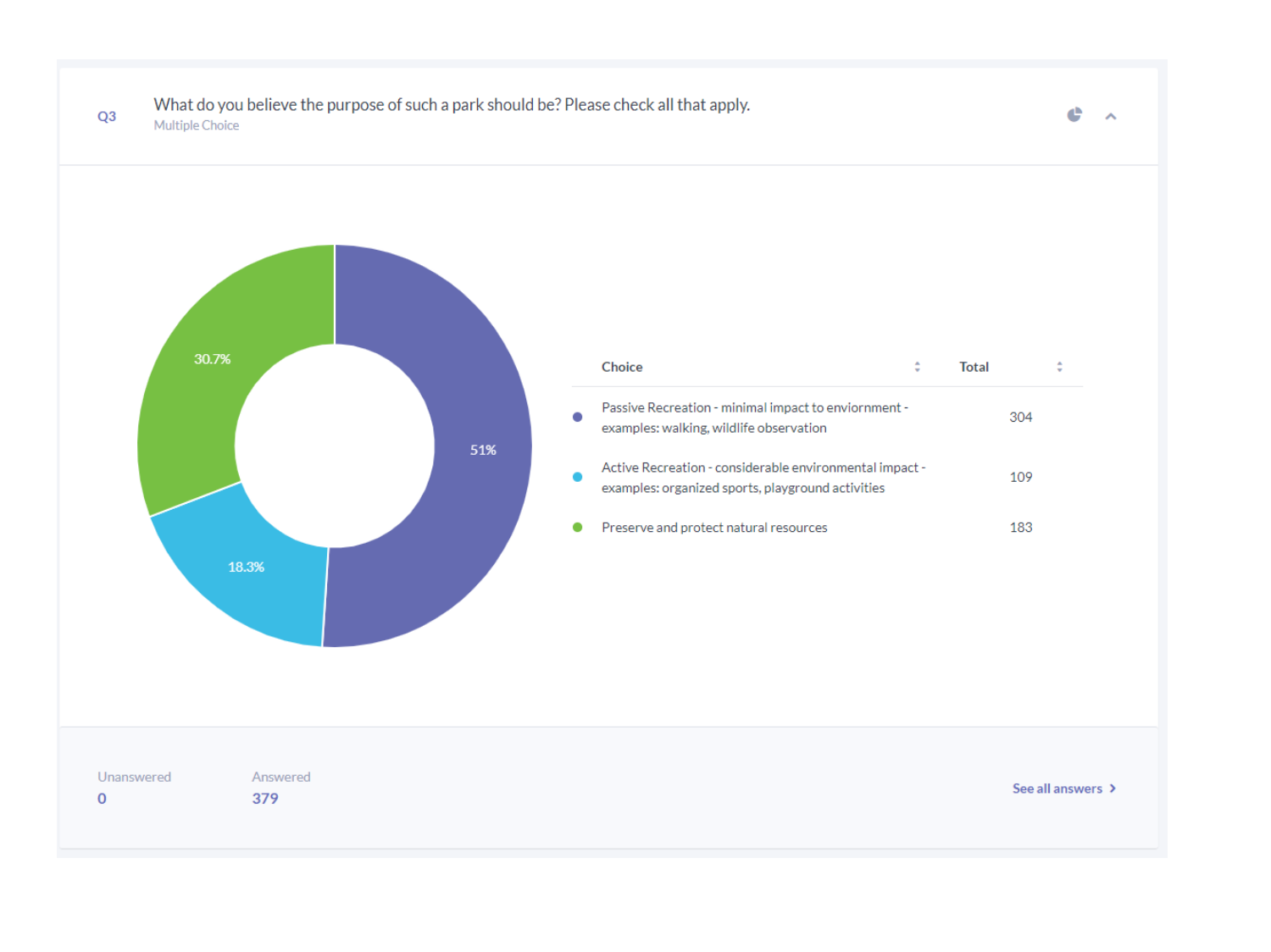What are the top park amenities you would like to see? Please pick up to seven. Multiple Choice

 $Q<sub>5</sub>$ 



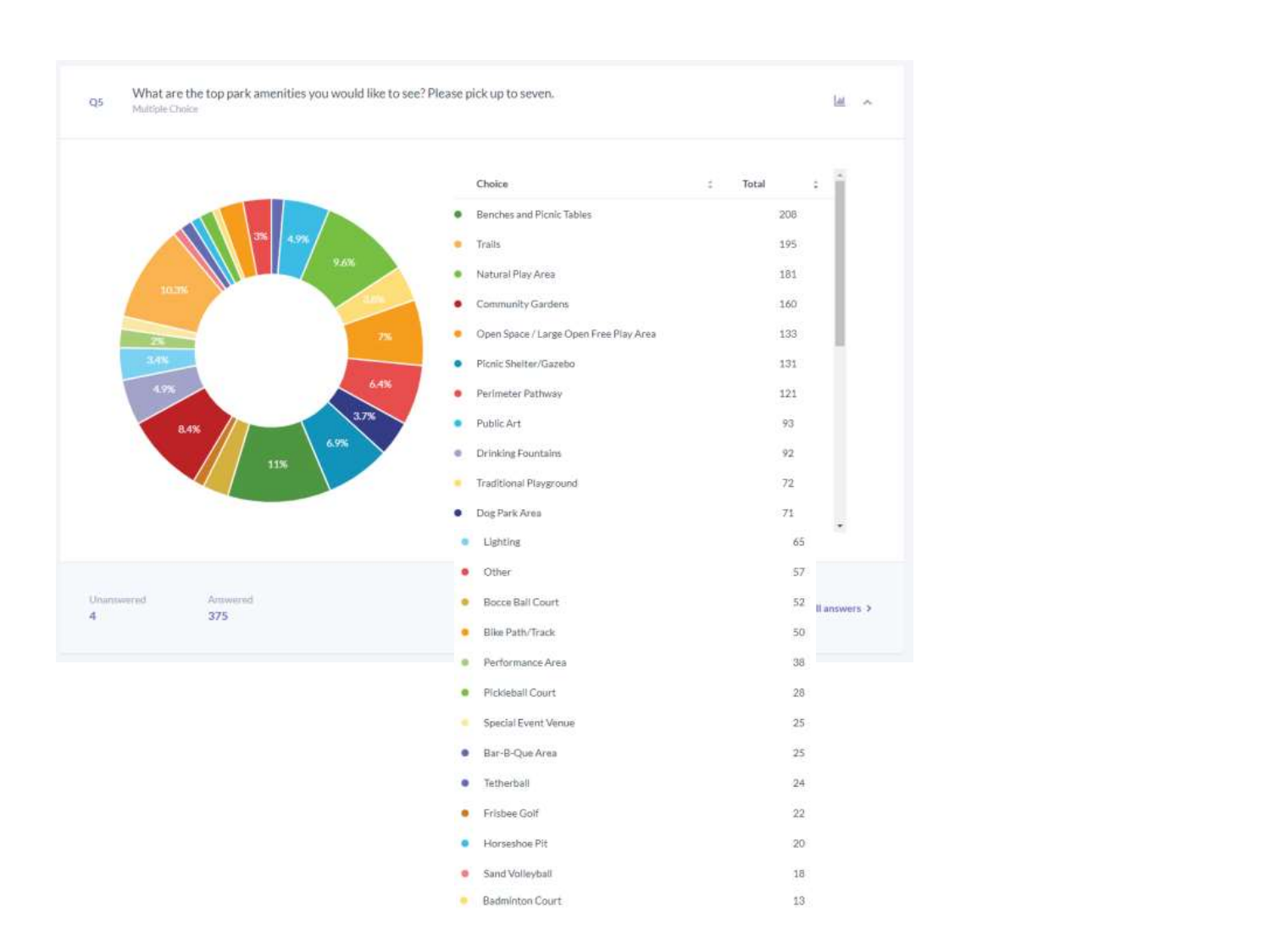## Q7 -

If you would like to be contacted directly for future planning meetings for this property, please include your email below:

## 80 responses/emails submitted.

| 1 day ago  | Please do not cut down any of the trees just to build something, but if you do will you plant more?                                                                                                                                                                                                                |
|------------|--------------------------------------------------------------------------------------------------------------------------------------------------------------------------------------------------------------------------------------------------------------------------------------------------------------------|
| 2 days ago | More trees                                                                                                                                                                                                                                                                                                         |
| 4 days ago | Please preserve the forest area                                                                                                                                                                                                                                                                                    |
| 4 days ago | Keep the trees!!                                                                                                                                                                                                                                                                                                   |
| 6 days ago | perhaps something like Arlington's Tuckahoe Park: additional playground capacity to give school kids a different option, but also with trails through natural areas<br>for all ages. Perhaps a kid-friendly bike loop/trail, as this would be unique to the area.                                                  |
| May 26     | I think a creative natural design could incorporate all my suggestions. A winter venue would be a plus! Playgrounds are always welcome esp needed for 8-12 years<br>old.                                                                                                                                           |
| May 26     | A traditional park is not needed as there is one across the street at the elementary school                                                                                                                                                                                                                        |
| May 25     | Resist over developing. Some will argue for playground swings and sports nets, fields, etc and other "stuff". TJ does and can provide more of those. Paths, benches,<br>and similar low impact "stuff" are best. Don't make it an annex of TJ. Build up at TJ if you need class space.                             |
| May 25     | Please do not cut any trees and replant the areas that were clear cut. Make the space as natrual looking as possible. The area is already close to TJ Elementary with<br>the large playground and sports field, so these are not necessary for this location and the venue would be better as natural as possible. |
| May 23     | No plastic, bright colored playground equipment!                                                                                                                                                                                                                                                                   |
| May 23     | No redundant jungle gym with TJ so near and for the love of mike no lights. They are a nuisance to stargazers and evening strollers as well as nearby homes.                                                                                                                                                       |
| May 23     | Given proximity to TJES, intentionally planned gardens for food or environmental purposes (rain gardens or butterfly gardens) could provide expanded hands on<br>learning opportunities for elementary students. There could also be partnerships with students in designing and developing the park.              |
| May 23     | Please be mindful of and plan for increased traffic on S Oak St.                                                                                                                                                                                                                                                   |
| May 23     | Fruit forest, trail thru arboretum/orchard on part of property                                                                                                                                                                                                                                                     |
| May 23     | This should be a permanent park, not a temporary filler for a school annex.                                                                                                                                                                                                                                        |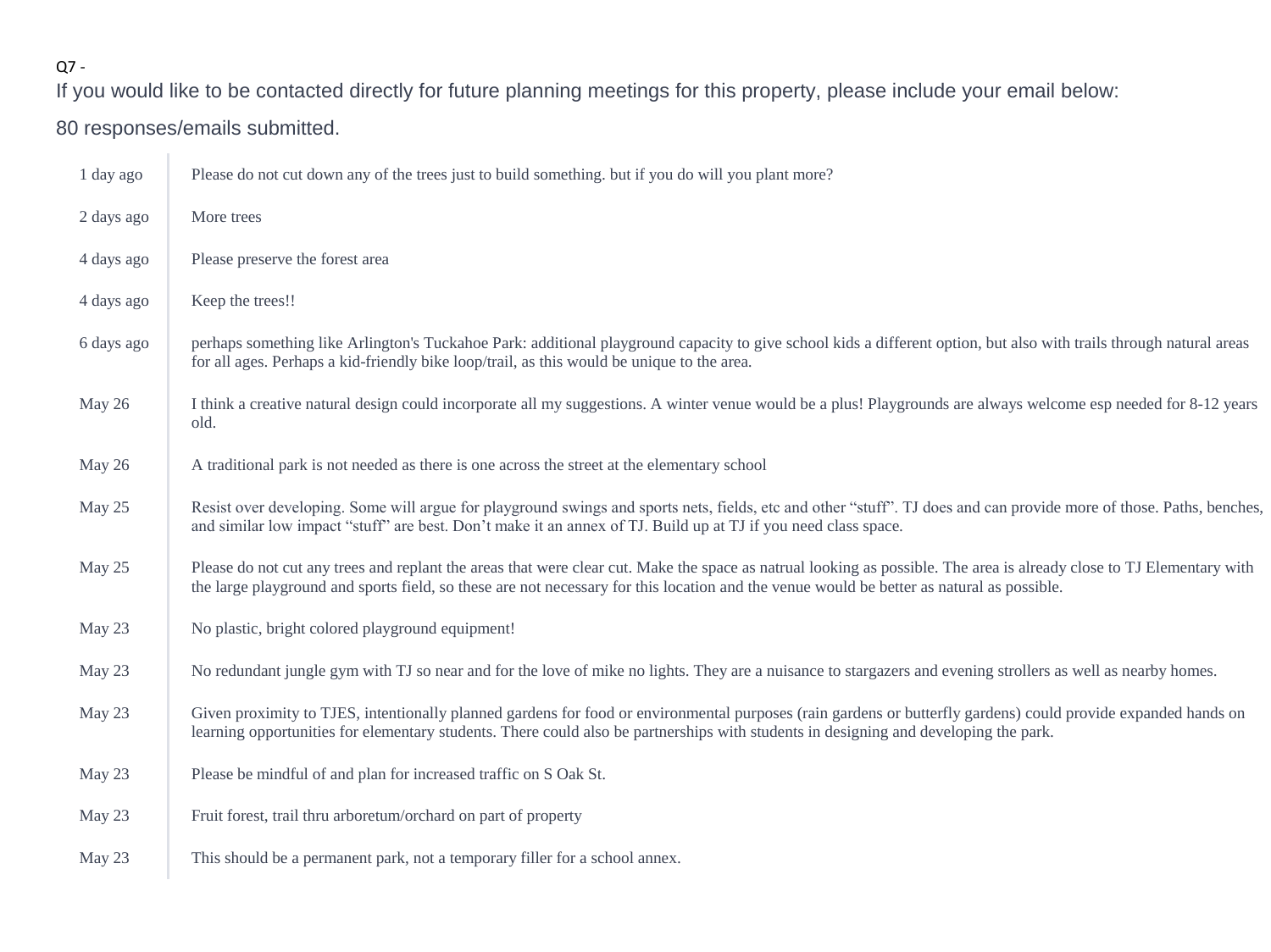| May 23 | We hope it doesn't become just a dog park where we need to be concerned about our kids contacting dog pee and poo. That's really our biggest concern. There's a<br>very real possibility that the property's primary use will be a bathroom for the many dogs in the surrounding neighborhoods.                                                                                                                                                                                                                        |
|--------|------------------------------------------------------------------------------------------------------------------------------------------------------------------------------------------------------------------------------------------------------------------------------------------------------------------------------------------------------------------------------------------------------------------------------------------------------------------------------------------------------------------------|
| May 22 | So sad to see the old house torn down.                                                                                                                                                                                                                                                                                                                                                                                                                                                                                 |
| May 22 | All recent park work has destroyed trees. Please don't this time. FC is supposed to be a Tree City. Already plenty of park "development"                                                                                                                                                                                                                                                                                                                                                                               |
| May 22 | There is already a playground at the school. Let's focus on a different age group for this park. Leave those beautiful trees on the property.                                                                                                                                                                                                                                                                                                                                                                          |
| May 22 | Thanks for doing this, more green spaces are so needed and apperciated!                                                                                                                                                                                                                                                                                                                                                                                                                                                |
| May 22 | Please preserve as many trees as possible and plant more trees  shade is a huge plus. Please don't add lighting or if additional lighting is unavoidable for security<br>etc please use night sky friendly lighting fixtures that cast light down (not up and around) and not any brighter than really needed (don't need to be able to read by<br>it)  this saves energy and avoids light pollution.                                                                                                                  |
| May 22 | I think careful consideration needs to be taken in account to being across from the school. Definitely when it comes to parking and bus dismissals.                                                                                                                                                                                                                                                                                                                                                                    |
| May 22 | Please don't burden the existing residences with a dog park, which is very noisy, or a new playground. That's not fair.                                                                                                                                                                                                                                                                                                                                                                                                |
| May 22 | Include Storm water retention in any plans - Low impact recreation opportunities like some on the list would be good - I just can't envision how much space their is<br>and how it could be allocated between different activitiea                                                                                                                                                                                                                                                                                     |
| May 22 | We have no community gardens anyplace in Falls Church. I would love to see this land become a combination of a set of community garden tracts, and maybe a<br>small dog park. These are facilities we simply don't have anywhere close by. What we do not need in this space is a sports field of a playground since both are<br>available at TJ and other sites close by.                                                                                                                                             |
| May 22 | A dog park would really make sense. As Falls Church City adds more condo and apartment residents, a dog park becomes more of a draw. Placing a dog park at this<br>location would also help keep dogs off the nearby school grounds - they aren't supposed to but I see dogs there about half the time I walk by.                                                                                                                                                                                                      |
| May 22 | It's great that the City is developing a park in this area. With the ongoing -- and endless -- construction of huge new houses and the accompanying loss of mature<br>trees, the profile of Falls Church is changing, and not in a good way. Preserving areas like this for use by the general public is a boon to the City and the<br>neighborhood. I hope as many large trees as possible can be saved. Thanks to all City employees engaged in this effort. For better survey feedback, get Nick to run<br>a story. |
| May 21 | Please leave as many trees a possible. "Outdoor classroom" area.                                                                                                                                                                                                                                                                                                                                                                                                                                                       |
| May 21 | It would be nice to have a dog park in the city and it would be great to have another multipurpose area like at Cherry Hill where people can throw parties and<br>gathering within easy walking distance of this side of the city.                                                                                                                                                                                                                                                                                     |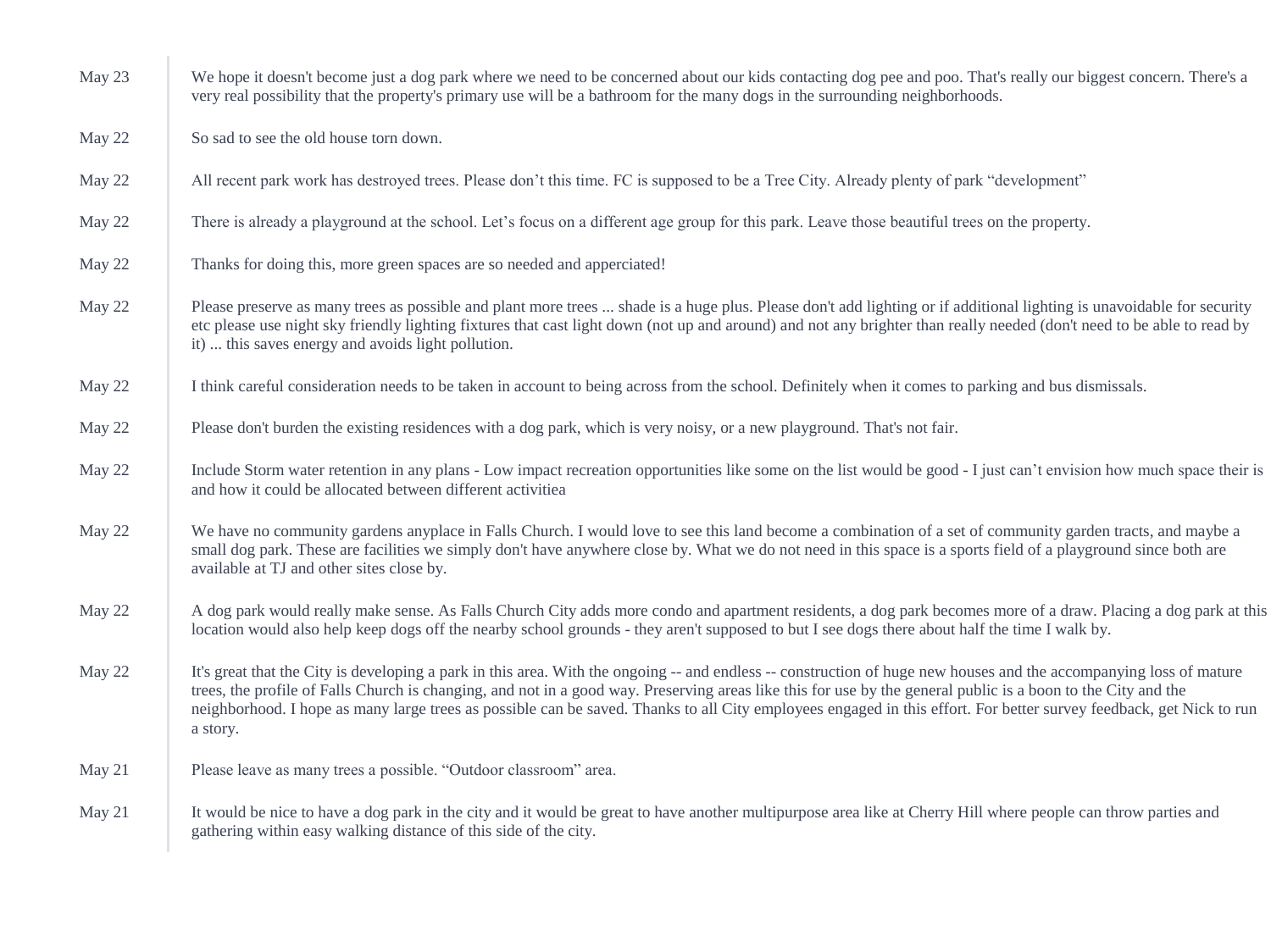| May 21 | Please please please put in a small section for a dog park! $\odot$ $\odot$ $\odot$                                                                                                                                                                                                                                                                                                                                                                                                                                      |
|--------|--------------------------------------------------------------------------------------------------------------------------------------------------------------------------------------------------------------------------------------------------------------------------------------------------------------------------------------------------------------------------------------------------------------------------------------------------------------------------------------------------------------------------|
| May 21 | We don't have a dog park in the city. I'd really like to see one here. There're two playgrounds nearby, so we definitely don't need another one on this site.                                                                                                                                                                                                                                                                                                                                                            |
| May 21 | The city needs more field space for organized sports. Embrace it! Please don't use the space for additional parking -- encourage fewer cars. Long-term, this could<br>become the field space for TJ if the school needs to expend further. A pedestrian tunnel (or two) could be installed underneath Oak Street.                                                                                                                                                                                                        |
| May 21 | What are you plans for the buildings on the property?                                                                                                                                                                                                                                                                                                                                                                                                                                                                    |
| May 21 | Please consider adding parking slots. Transit in that area is already bad when cars from people going to TJ Elementary are parked on the sides of Oak street. If there<br>were to be more cars parked on the street from people going to the park, the park would become a source of stress and not of relaxation for nearby residents.                                                                                                                                                                                  |
| May 21 | Increased turf fields needed throughout the City - could be used by Parks & Rec, as well as school play area for PE.                                                                                                                                                                                                                                                                                                                                                                                                     |
| May 21 | Please no dog park! I would like the area to be enjoyed by all and I don't think it is safe to have dogs running around without a leash. Plus the smell from dog waste<br>and urine would quickly ruin the area.                                                                                                                                                                                                                                                                                                         |
| May 21 | We think this part should be kept as natural as possible, with an emphasis on native plants. We do not want any playground equipment or other structures to<br>interfere with nature. The area that was previously cleared of trees should be replanted with native trees and shrubs. Keep the whole park as natural as possible for<br>people to enjoy quietly.                                                                                                                                                         |
| May 21 | I walk through this area all the time and just want it to remain natural and welcoming!                                                                                                                                                                                                                                                                                                                                                                                                                                  |
| May 20 | It would be great to not have too many big trees knocked down. I think there are enough traditional playgrounds nearby, it would be nice to see something a little<br>different.                                                                                                                                                                                                                                                                                                                                         |
| May 20 | I would like to see this historic area preserved so that community members and elementary school children can visit it to learn about wildlife in as natural an<br>environment as possible. Given that it is a smaller area, I would love insofar as possible to see it emulate the nature centers that exist in counties like Arlington.                                                                                                                                                                                |
| May 20 | I strongly support MORE and BRIGHTER street lighting at all corners and along the streets that line the park. We were walking across the Parker crosswalk during<br>winter evening hours and a car stopped appropriately at the 3-way stop sign but then zoomed through the crosswalk as she turned left on Parker. I had to literally<br>pull my son from the headlights. SO PLEASE, benches and gardens are lovely, but safety has to be considered if even more people will be walking/biking to this<br>destination. |
| May 20 | This park should be for the youth of the City. Considering that more and more field space is lost to construction or other uses over time, the City should make a<br>stronger effort at providing field space for its youth so that they may be able to develop sportsmanship, leadership, teamwork, and life skills in physical activity.                                                                                                                                                                               |
| May 20 | I hope that many trees can be kept. With TJ just across the street, adding a play ground and active organized recreation seems to me of less priority. I envision a<br>place of serenity, a place to enjoy the natural environment within this residential area. Alternatively, it could be a great site for community gardens. I have been<br>resident on W. Greenway Blvd for 45 years and I consider the proposed park part of my neighborhood.                                                                       |
|        |                                                                                                                                                                                                                                                                                                                                                                                                                                                                                                                          |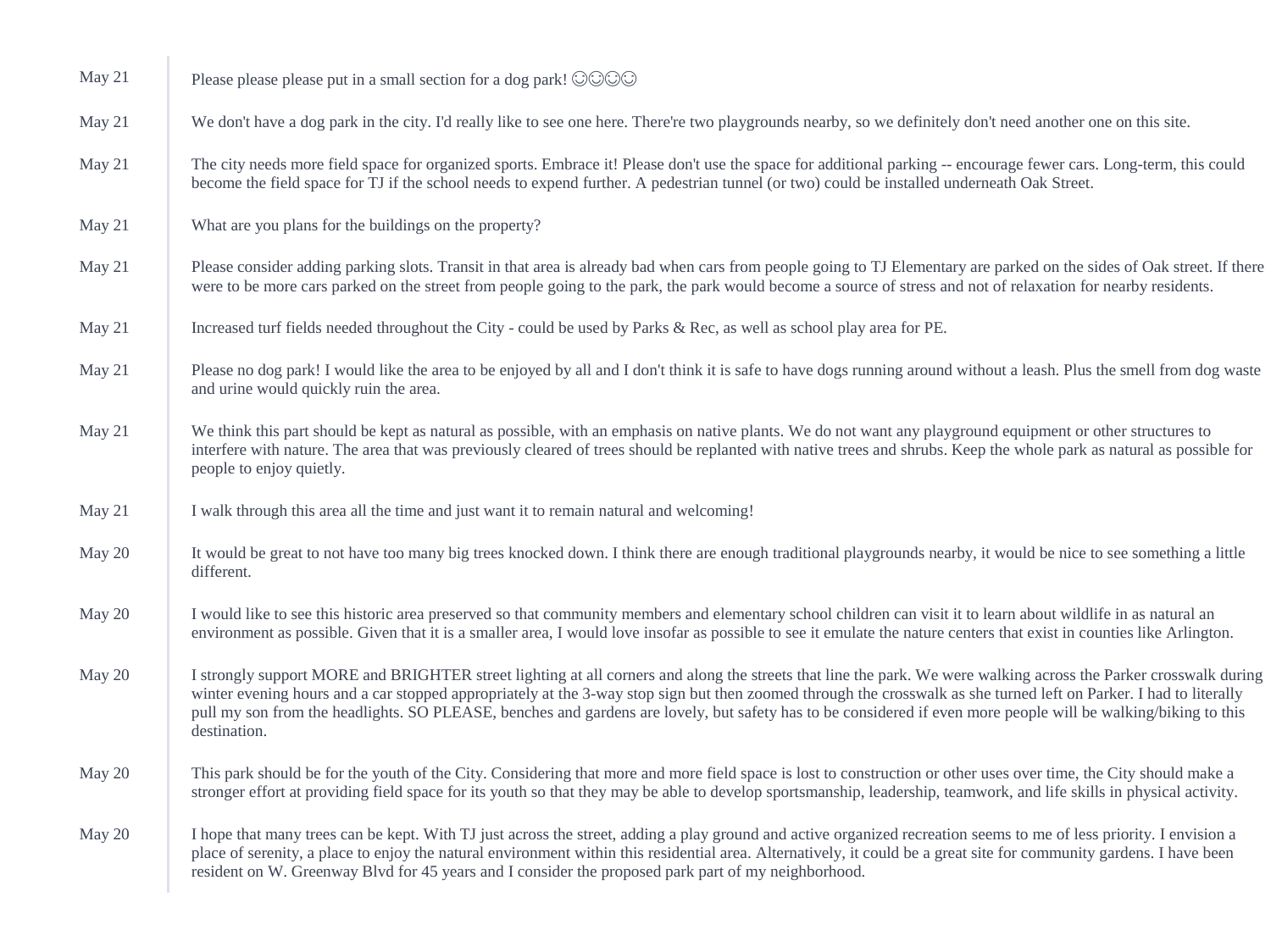| May 20 | I hope the park will have amenities for more than elementary aged students who happen to be across the street.                                                                                                                                                                                                                                                                                                                                                                                                           |
|--------|--------------------------------------------------------------------------------------------------------------------------------------------------------------------------------------------------------------------------------------------------------------------------------------------------------------------------------------------------------------------------------------------------------------------------------------------------------------------------------------------------------------------------|
| May 20 | I think there is an opportunity to have low level impact on the property which would benefit everyone. I can envision some activities that would not be inviting to<br>large groups of people at one time. Planting trees in the back of the property to replace some of the ones that were cut down should be a priority.                                                                                                                                                                                               |
| May 20 | A lovely spot for Art shows (children's art as well as art by adults). Identify types of trees, flowers, approximate age, planted or natural. The close proximity to<br>homes would make sports with golf balls or the like inappropriate. (Cherry Hill has available land for such activities and also for performances.) The Fellows<br>property could offer tranquility, nature, and open space without crowds—under-developed, but accessible.                                                                       |
| May 20 | Keep as many trees as possible, both for aesthetic reasons and to absorb storm water. Consider impact of park development on the surrounding, low-density-zoned<br>residential neighborhood, both in deciding on the features of and activities supported by the park and in determininng their location within the property. Consider<br>also that parking is very limited when school is in session and that S Oak Street and Parker Ave. are closed to through traffic at the beginning and end of the school<br>day. |
| May 20 | I live a block away. I hope the beautiful old trees can be kept I tack. We have some much infill home building where all tree canopy is erased.                                                                                                                                                                                                                                                                                                                                                                          |
| May 20 | I understand and support the need for keeping trees and native growth as part of this, but with the shortage of parks and rec field space it is surprising to hear this<br>whole space is possibly going to be kept for a nature park only.                                                                                                                                                                                                                                                                              |
| May 19 | With TJ Elementary and it's playground and fields right across the street, I feel this property presents an opportunity for the city to take advantage of some<br>preexisting features - loosely landscaped tree, shrub, and flower beds, large lawn at the S Oak side of the property, etc. - and develop those into a space to showcase<br>native plants, house community gardens, and still allow neighbors to gather and enjoy open green spaces.                                                                    |
| May 19 | Would appreciate an inclusive playground that accommodates special needs kids. Some thing like the playground at Quincy Park in Arlington.                                                                                                                                                                                                                                                                                                                                                                               |
| May 19 | Jjg530@yahoo.com                                                                                                                                                                                                                                                                                                                                                                                                                                                                                                         |
| May 19 | Q re what ages wld you use park w is unclear. I am 50+ w teens that no longer spend time at the park but I still think primary purpose shild be for family. Hence<br>would love to have pocnic tables and kids activities both.                                                                                                                                                                                                                                                                                          |
| May 19 | The city made a huge mistake tearing down the house. We could have used the house to provide needed housing for young, single teachers/staff. We do not need<br>another park. It would be best used now as a natural trail area.                                                                                                                                                                                                                                                                                         |
| May 19 | This property offers a unique opportunity. The City has plenty of parks with active recreation opportunities. This property offers opportunity to have a one of a kind<br>Urban Forest and community gardens which is now lacking in Falls Church. It could be a place for more calm community gathering and a sharing place of gardens.<br>It would also limit the impacts on the surrounding streets and neighborhood. Lastly, with TJ School across the street, environmental learning could take place if the<br>UF. |
|        |                                                                                                                                                                                                                                                                                                                                                                                                                                                                                                                          |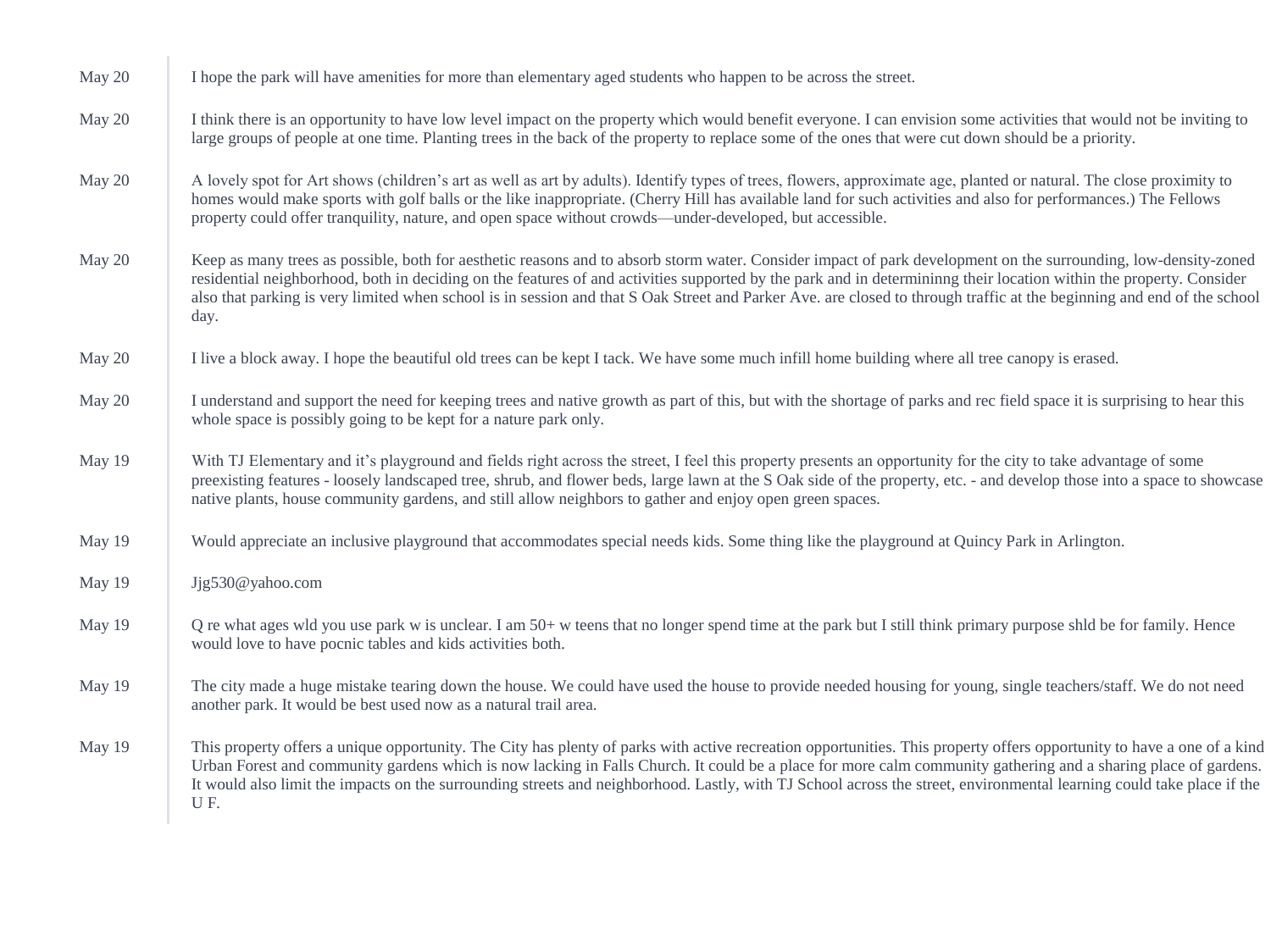| May 19 | I would like to see it stay in a natural state. Also, a hut where there could be nature talks, IF there haven't been too many lightning bugs destroyed with all the<br>(needed) work that was done, it could make a wonderful night group event on a June night looking up at all of the fire flies. I am a neighbor and former caregiver to<br>Betty Fellows, Before there was any work done, I went up there alone or w/my son and it was a sight to behold w/hundreds of lightning bugs lighting up the sky!               |
|--------|-------------------------------------------------------------------------------------------------------------------------------------------------------------------------------------------------------------------------------------------------------------------------------------------------------------------------------------------------------------------------------------------------------------------------------------------------------------------------------------------------------------------------------|
| May 19 | Dearest Falls Church City, There are plenty of playgrounds in our 2.2 sq mile city. I do not endorse any use that promotes more cars, lights, sports or destruction of<br>the natural beauty of the property. I've lived nearby for 28 years We knowingly bought our house on a busy street and accept that, however; anything that would<br>encourage more speeding car traffic is a bad idea. Please preserve the trees and plants. Also, if you decide to have lighting I ask that your respect the birds and<br>neighbors |
| May 19 | Please do not install a large artificial turf field (concerned about VOC emissions and destruction of nature). We already have similar facilities elsewhere. Please<br>retain as many large trees as possible. A natural open space would be preferable. Thank you for purchasing this property for community use instead of more<br>development.                                                                                                                                                                             |
| May 19 | A dog park would be very popular. Because TJ is across the street there is no need for a traditional playground. This need not replicate Roberts Park either. Adults<br>may appreciate a half-court basketball court.                                                                                                                                                                                                                                                                                                         |
| May 19 | Please don't destroy the large trees on the property.                                                                                                                                                                                                                                                                                                                                                                                                                                                                         |
| May 19 | Please no lighting. Lighting ruins the dark night sky and ability to see stars and lighting hurts the life cycle of fireflies/lighting bugs. We are seeing fewer and fewer<br>fireflies because of night lighting. Please keep it naturally dark.                                                                                                                                                                                                                                                                             |
| May 19 | A playground without a structure is ideal for children. It gives them freedom to explore. A mud table, tires, lumber, pot, pans buckets etc. gives lots of opportunity<br>for open ended play. It gives children the chance too explore with their muscles in new ways without the muscle memory of a structured playground.                                                                                                                                                                                                  |
| May 19 | Would also be open to seeing this used as extra space for TJ                                                                                                                                                                                                                                                                                                                                                                                                                                                                  |
| May 19 | Turn back the clock and return it to Mother Nature by restoring to when the Iroquois lived here. It would be a very unique Little City park, full of the sounds of<br>nature, birds, breezes, insects. We already have many busy places for human activity and entertainmentlet the forest "return" with all its natural beauty, native<br>plants and fruit trees. Benches throughout the trails. TJ kids & teachers to enjoy fresh forest air, de-stress, and explore plants, insects & the future of the planet.            |
| May 19 | I believe the city needs a dog park. This could occupy some of the sloping area. Adjacent to this there could be a playground for pre-school kids and their<br>parents/guardians. This part should be on rather level ground, and there should be benches and a wandering all-weather pathway suitable for tricycles, strollers, and<br>other kid things. The space is adequate for these two areas plus a small picnic area for family size groups. I would NOT like to see large groups or noisy activities.                |
| May 19 | TJ Elementary is across the street and has a recently upgraded playground which has met community needs for years. The sport field at TJ Elementary also supports<br>a variety of athletic activities that require open space and engagement distances of up to 100 yards. Lastly, Betty Fellows had a toxic relationship with this city that<br>went back decades. The name this park is given should not include the Fellows family name. She was no Mr. Brown.                                                             |
| May 19 | Given the volume of organized sports activities on the Thomas Jefferson field, additional organized sports at this location would create too much volume for the<br>local streets both in parking needs and traffic.                                                                                                                                                                                                                                                                                                          |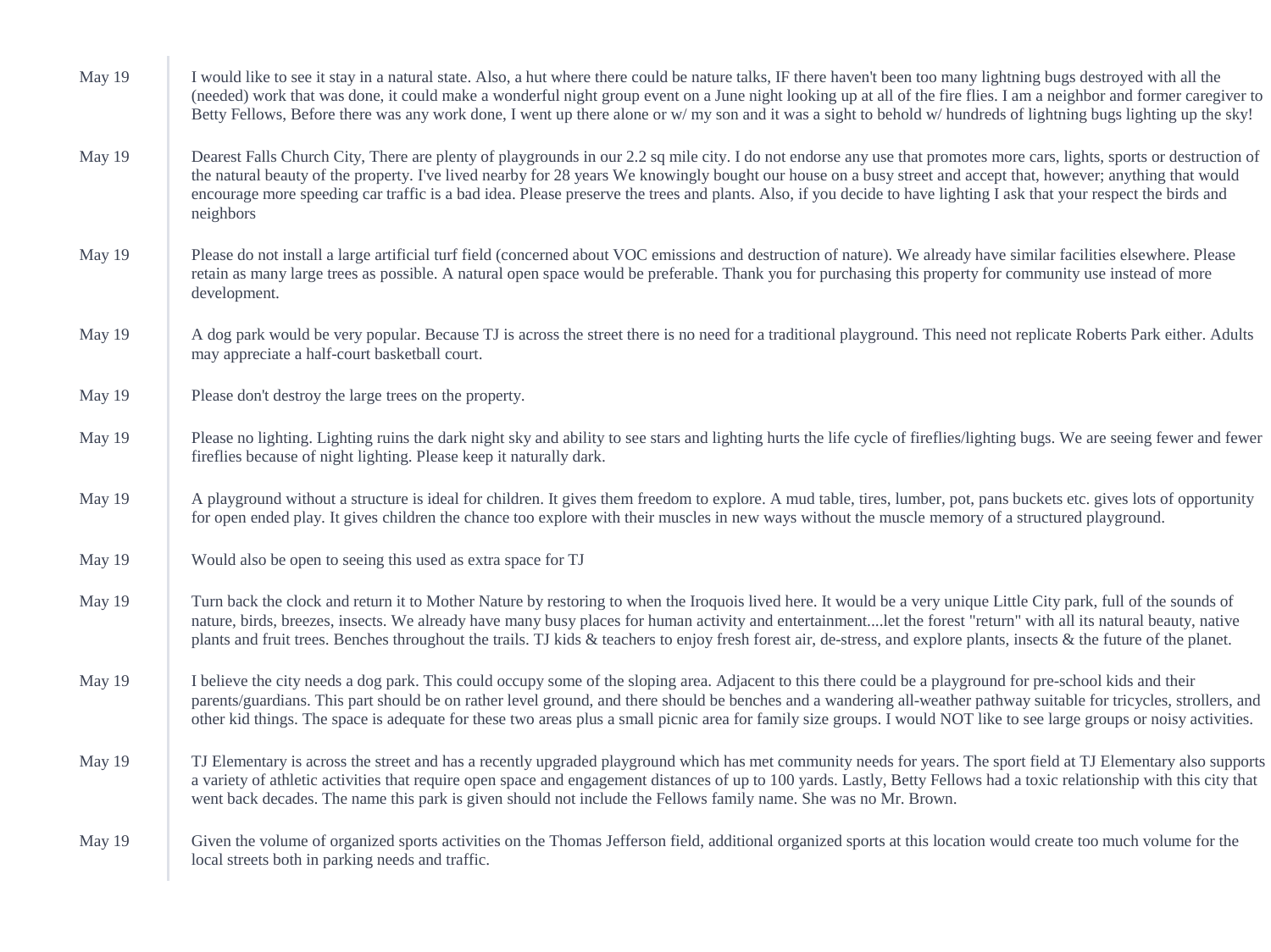| May 19 | I would like to see that the trees and other natural features currently in the park remain in the park and that the park is mostly a natural play area with little human<br>impact. It would be a great loss to the City if the trees and plants were to be taken down.                                                                                                                                                                                                                                                       |
|--------|-------------------------------------------------------------------------------------------------------------------------------------------------------------------------------------------------------------------------------------------------------------------------------------------------------------------------------------------------------------------------------------------------------------------------------------------------------------------------------------------------------------------------------|
| May 19 | Thank you guys so much for making this spot a park. Everyone in my family appreciates it a lot.                                                                                                                                                                                                                                                                                                                                                                                                                               |
| May 19 | Keep many of the older trees:1. because too many trees are being cut; 2.for shade-lacking at most of the other FCC parks. The idea of a performance area for the<br>community is appealing, akin to a smaller Lubber Run stage to be used by the FCC residents, esp the schoolkids to have a venue to perform, perhaps in the summer.<br>A biking area is integral; there are very few places for littles to ride their bikes away from the streets. Drainage is important; learn from Lincoln Park fiasco.                   |
| May 19 | Do not desire a venue where traffic will increase on either W, Marshall St or S. Oak St. These streets are already cut-thrus with heavy commuter & construction<br>(truck) traffic.                                                                                                                                                                                                                                                                                                                                           |
| May 19 | While planning, please give proper consideration to the impact it will have on the traffic flow on an already busy (with often speeding and STOP sign rolling cars)<br>on S. Oak St and nearby streets. Thank you!                                                                                                                                                                                                                                                                                                            |
| May 19 | Thank YOU for doing this! So many families around here, and as we have seen in these times, a place to have families come together with their kids (for some play,<br>a snack), and observe nature would be great. Also having light and a pickleball court where kids can challenge themselves and coordinate. Thank you!                                                                                                                                                                                                    |
| May 19 | The City should consider closing S Oak St from Parker Ave to Fellows Court. Or limit this stretch of road to school bus use only. The south side of the City is<br>burdened by a lot of cut-through traffic by vehicles taking S Oak/W Marshall from Broad St to S Washington. I'm concerned that the establishment of this new park<br>will draw more people to the area and more people will use this street as a cut-through. Eliminating the "convenient" cut-through street (Oak/Marshall), will lessen<br>this problem. |
| May 19 | Would be great to use the park for environmental education for TJ and the larger community. Topics like composting, native plant identification and importance,<br>pollinator ID, nature scavenger hunts, building a wildlife habitat at home. The park needs be certified as a Park Wildlife Habitat in support of the Community<br>Wildlife Habitat designation that the City has through the National Wildlife Federation. It should also be planted to be a Monarch Waystation.                                           |
| May 19 | This area is most appropriate for activities that take into account the surrounding homes and neighborhood in general. Avoid thinking about loud activities and<br>sports and instead think about quiet use of this space more in keeping with the neighborhood environment. Include meditative space, Zen garden and spots<br>conducive to small gatherings where people can meet and talk, have their kids run around, NOT among plastic playground equipment, but instead in a garden with<br>green spaces & with paths.   |
| May 19 | Looking for some benchs, perhaps a loop walkway or a spot for kids to ride bikes around the perimeter while the parent sit and quietly reflect on the choices in their<br>life that led them to this point :). Open and green with some trees or gardens.                                                                                                                                                                                                                                                                     |
| May 19 | With the current budget short fall and continuing increases to our real estate tax bills, nothing should be done. We can't afford more spending by our government.                                                                                                                                                                                                                                                                                                                                                            |
| May 18 | Benches and picnic tables are one category. I definitely think some benches are good, as in Howard Herman park, but not so sure about picnic tables.                                                                                                                                                                                                                                                                                                                                                                          |
| May 18 | Once upon a time I thought we were going to add onto TJ by securing this property. I missed the word that it would just become a park instead.                                                                                                                                                                                                                                                                                                                                                                                |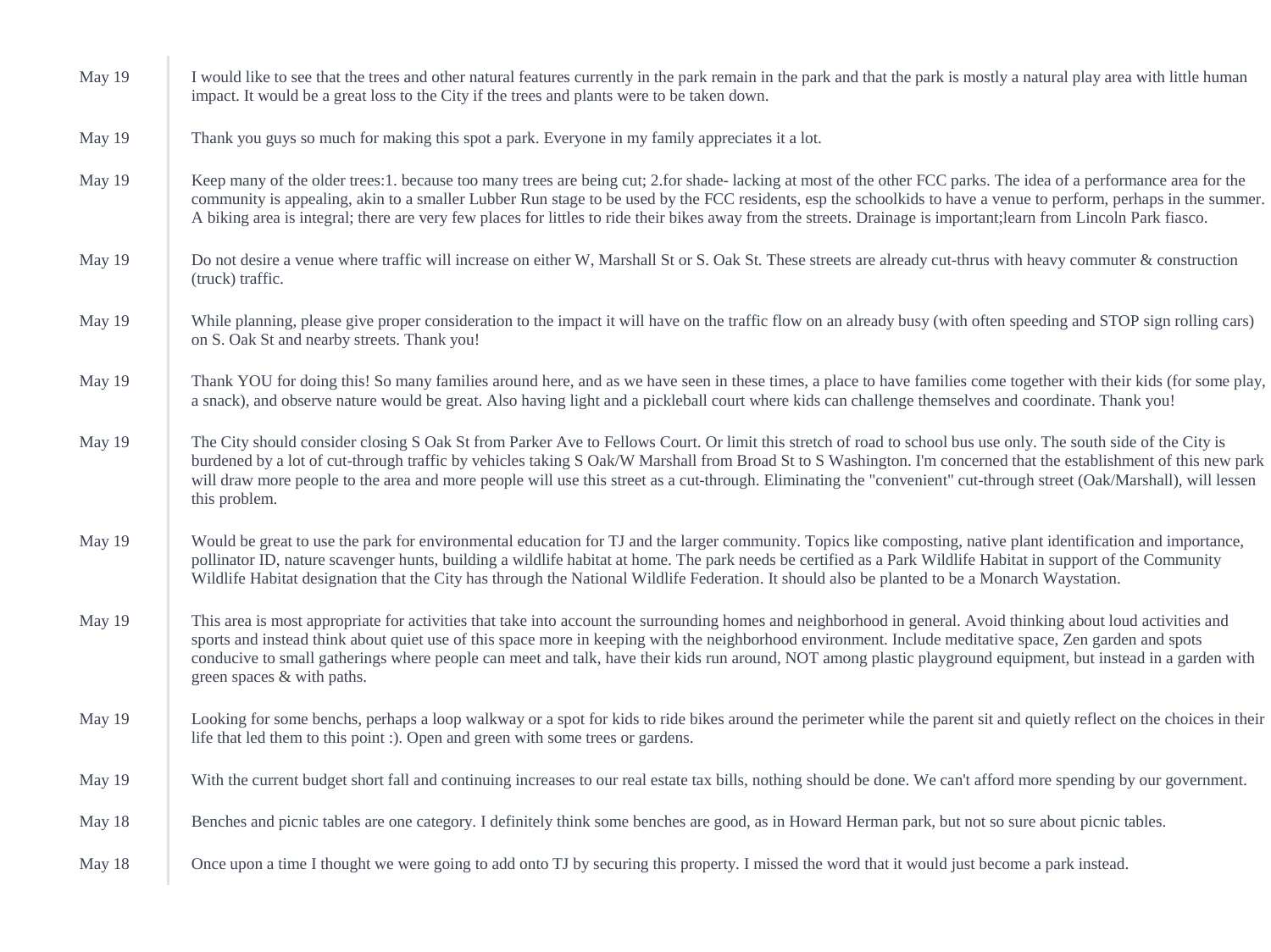| May 18 | I have a nearly 8 and 9.5 year old kids and feel like they could really use some additional places to do sports/recreation type activities beyond playgrounds in a few<br>years once they outgrow them or more older playground/climbing/appealing equipment that would work for the older kids Or things that multi-age<br>groups/generations can do together would be great                                                                                                                                                   |
|--------|---------------------------------------------------------------------------------------------------------------------------------------------------------------------------------------------------------------------------------------------------------------------------------------------------------------------------------------------------------------------------------------------------------------------------------------------------------------------------------------------------------------------------------|
| May 18 | Minimize impact on environment but include something to engage kids. Maybe a small meeting space/amphitheater or climbing equipment but nothing obstructive.                                                                                                                                                                                                                                                                                                                                                                    |
| May 18 | please please please preserve the trees.                                                                                                                                                                                                                                                                                                                                                                                                                                                                                        |
| May 18 | please consider building a dog park space!                                                                                                                                                                                                                                                                                                                                                                                                                                                                                      |
| May 18 | Try to remain wooded as possible. NO CLEARCUTTING, the City has a habit of cutting down old growth trees. Limit use of concrete and blacktop. Retain<br>stormwater on property or severely reduce runoff. Make it a park not a playground especially being across street from TJ. KEEP IT GREEN                                                                                                                                                                                                                                 |
| May 18 | Please use this space to help educate the community and especially children about the environment.                                                                                                                                                                                                                                                                                                                                                                                                                              |
| May 18 | For many years, the Fellows property was a small oasis in our community where wildlife flourished. It also had the last significant stand of mature forest in the City<br>until an effort was made to develop home sites. It would be a shame to lose these contributions to peace and quiet completely.                                                                                                                                                                                                                        |
| May 18 | Mostly interested in dog park and place for young children to play and enjoy                                                                                                                                                                                                                                                                                                                                                                                                                                                    |
| May 18 | With so much intensive development in the City, it would be nice to preserve the green space and trees on the site, and to keep the site as undeveloped as possible.<br>There are beautiful plantings on the site: lilacs, phlox, rose and ferns. The side yard is a field of snowdrops in the wintertime. Some of the mature hollys are<br>magnificent specimens. This is only what is visible from walking around the perimeter.                                                                                              |
| May 18 | Who designed this survey? It is highly biased and skewed toward environmentally impactful "active recreation" as the purpose. "Purpose" Choice 1 and Choice 3<br>under Question 3 refer to nature-oriented uses that are compatible. Choice 2 refer to infrastructure and activities that would be incompatible with either of those<br>choices. THEN, on Question 5, 22 of the 23 "amenities" choices refer ONLY to the active and environmentally impactful purpose. Very biased survey design!                               |
| May 18 | Use the park as an educational resource for the City's natural resources including trees, shrubs perennials plants, birds, insects, fungi, storm water detention $\&$<br>infiltration, etc. I envision the City protecting the natural resources currently existing in the park for the benefit of the public, adjacent school, and wildlife. Erect<br>educational signs relating to nature and create a woodland paths throughout the tree area. Good opportunity to make this park a botanical garden or arboretum.<br>Thanks |
| May 18 | Me and my family have been traveling to Arlington to use their dog park for our 3 dogs. Having a dog park in the city would be a lot of fun, and being a city with<br>an abundance of families with dogs, it would get used very often. There are many ways the city could make it environmentally friendly, and it would be the greatest<br>location for a dog park. I also am doing my Girl Scout gold award on creating a dog park in our city and would love to be involved in future planning with this<br>space.          |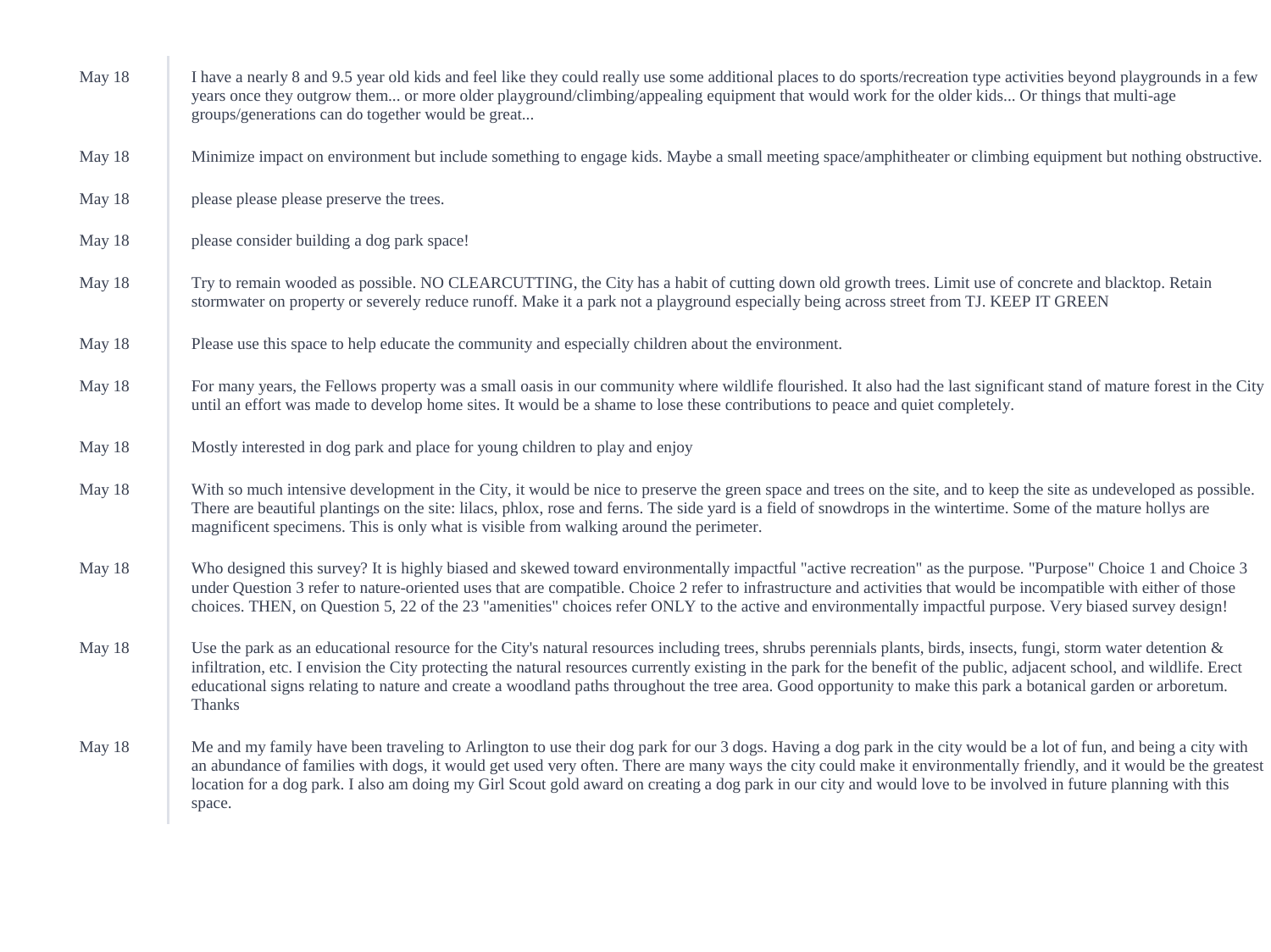| May 18 | We live a couple blocks away from the site and already use Roberts Park for most activities. I think the Fellows property should be kept more natural since it is in<br>such close proximity to many homes that are already surrounded by the noise and activity from TJ Elementary. Frisbee golf would be great because we don't have it<br>anywhere else in the City, along with some more walking trails and gardens. Please don't cut down all the big trees!!!!! |
|--------|-----------------------------------------------------------------------------------------------------------------------------------------------------------------------------------------------------------------------------------------------------------------------------------------------------------------------------------------------------------------------------------------------------------------------------------------------------------------------|
| May 17 | Please preserve the mature trees on this lot! It's a lovely wooded space that would be great with a few benches and maybe a picnic pavilion, but please don't overdo<br>it. No dog park! This is a residential area and dog parks are smelly and noisy.                                                                                                                                                                                                               |
| May 17 | A place for kids to free play would be nice, but it does not have to look like the school playground! How about a fountain or some climb-able art? And trees for<br>shade, of course! (The neighborhood does not need another sports field.)                                                                                                                                                                                                                          |
| May 17 | $\# \#$                                                                                                                                                                                                                                                                                                                                                                                                                                                               |
| May 17 | This property already has some tremendous plantings — great trees, azaleas, rhododendron and most of all NINE BOXWOODS planted in an L shape. Plans should<br>take advantage of what's already there and, at all costs, PROTECT THE BOXWOODS. Some benches would be nice. A tennis court in the middle that TJ could<br>use? Just spitballing there. Thank you.                                                                                                       |
| May 16 | I would like the park to keep as many trees as possible                                                                                                                                                                                                                                                                                                                                                                                                               |
| May 16 | I would like to see the front portion remain as natural as possible in order to maintain the wildlife habitat. I cannot see the necessity of another playground when<br>there is literally one across the street at TJ Elementary. Keep the trees and azaleas wherever possible.                                                                                                                                                                                      |
| May 16 | With more and more of TJ developed please leave much natural.                                                                                                                                                                                                                                                                                                                                                                                                         |
| May 16 | I would love to see an adventure playground: https://www.citylab.com/life/2018/08/can-risky-playgrounds-take-over-the-world/565964/                                                                                                                                                                                                                                                                                                                                   |
| May 16 | In this time of short funds, I believe we should delay this project or sell it on open market. We are already blessed with many open areas and parks nearby. We<br>don't really need more. Especially so close to a school with a field and playground already.                                                                                                                                                                                                       |
| May 16 | Falls Church Badly needs a covered pool for local school teams to practice and residents to do lap swimming.                                                                                                                                                                                                                                                                                                                                                          |
| May 16 | Please keep the trees if you can and make a walking/trail path as its strength is the natural setting and smaller size; you have Robert's Park for large areas to play<br>sports. It would be nice if you could build a bridge to connect the pathway by TJ to this new park. If you do put lighting please make sure it meets Dark Sky<br>standards so as to protect animals at night. Please make sure you plant only natives plants and trees and remove invasives |
| May 15 | This is not a traditional park acquisition and it should not be treated that way. This is a large tract of mostly undeveloped land geared to future and probable school<br>needs. Short term small expense uses is fine but it is not a traditional park.                                                                                                                                                                                                             |
| May 15 | A community garden is something we don't have in the city yet and would be a wonderful addition to the options for use of public space.                                                                                                                                                                                                                                                                                                                               |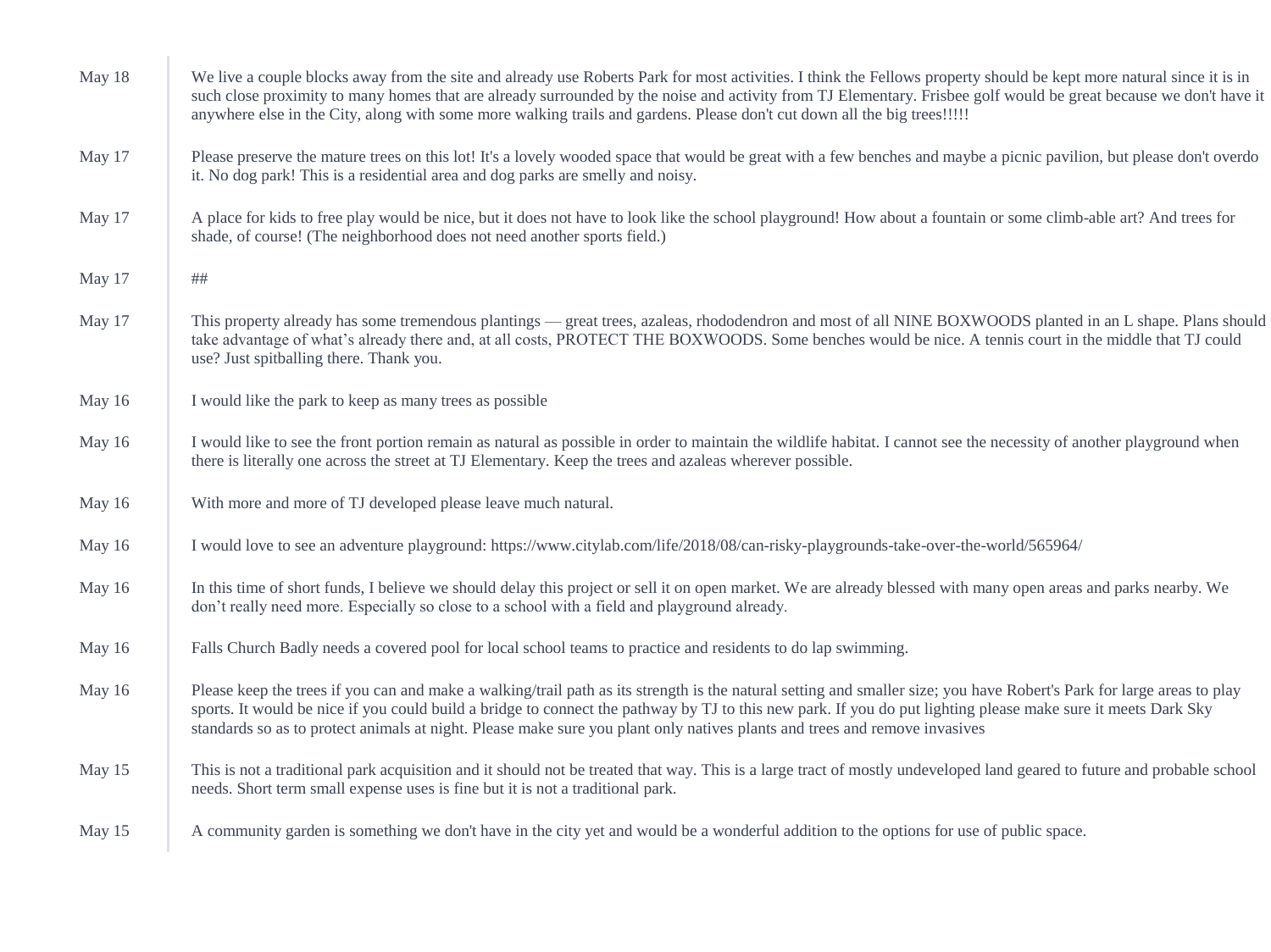| May 15 | Use of this property should include passive mulched trails to protect the health of the mature trees - three enormous tuliptrees, one specimen red oak, multiple<br>hollies, magnolias, and American hornbeam among others. No biking. The park should serve as an arboretum with planting of edible native shrubs in the cleared<br>area at the back of the site that extends between Parker and Fellows Court creating an edible community garden that exemplifies what is possible for residential<br>landscapes. |
|--------|----------------------------------------------------------------------------------------------------------------------------------------------------------------------------------------------------------------------------------------------------------------------------------------------------------------------------------------------------------------------------------------------------------------------------------------------------------------------------------------------------------------------|
| May 15 | The city needs better pedestrian access to and within the parks.                                                                                                                                                                                                                                                                                                                                                                                                                                                     |
| May 15 | Please keep this area natural as much as possible. Even if the City creates a community garden, it should be in a way that allows the City to keep the large trees<br>there to compensate for the removal of so many mature trees throughout residential areas in the City.                                                                                                                                                                                                                                          |
| May 15 | I vote for more green space                                                                                                                                                                                                                                                                                                                                                                                                                                                                                          |
| May 15 | Please don't mess it up with a bunch of playground equipment. Not every park has to be a playground. Our parks have enough of that. Look at what's being done to<br>Big Chimney park - tore down all the old growth and putting in pave walkways. Ruined the nice pocket park. Cheeky Hill park has been destroyed by all the new<br>stuff installed there.                                                                                                                                                          |
| May 15 | There is already a playground, a basketball court and a football field open to all at TJ. This park is in a dense residential area, so I would rather have a minimal<br>impact to the environment to be considered of the neighbors. There are so many parks in the city geared towards children that are walking distance. A couple of<br>benches and picnic tables will be perfect.                                                                                                                                |
| May 15 | Such a lovely idea!                                                                                                                                                                                                                                                                                                                                                                                                                                                                                                  |
| May 15 | I would love to see this park be a natural extension of the trail from Broad St to the school. Please keep it wildish. Trees are disappearing all over. We need nature<br>more than ever now.                                                                                                                                                                                                                                                                                                                        |
| May 15 | I have frequently have seen deer on this property. For their sake, and to provide an area to absorb water runoff, this property should have no impermeable surfaces.<br>Existing tree cover should be preserved. A trail or two with wood chips, like the newer trail in the Howard Herman Stream Valley Park, is all that should be<br>considered for "improvements". Such a plan has the added advantage of barely making a dent in the stressed Falls Church City budget!                                         |
| May 15 | "We'd love for this park to be for everyone." - by Grace (9) and George (7). Thank you so much for considering making this a park! It has always been our dream to<br>be able to walk/bike to a playground in our neighborhood (we live on W. George Mason). It would be wonderful if you might consider adding a pump track for<br>bikes - nothing overly challenging, just something different for young bikers to try. Thank you so much!                                                                         |
| May 15 | Please no sand. kids move that sand all over the place. Perimeter path - crushed gravel instead of paved. Please have one way arrows and indicate the distance for<br>one "lap". Aim this at the older resident (calmer, quieter, neater)- the kids have plenty of playgrounds around town, many of them new playgrounds.                                                                                                                                                                                            |
| May 15 | It would be nice to have a park that was quiet and contemplative especially since there is a playground for kids across the street at TJ and we at investing<br>significantly in Big Chimney                                                                                                                                                                                                                                                                                                                         |